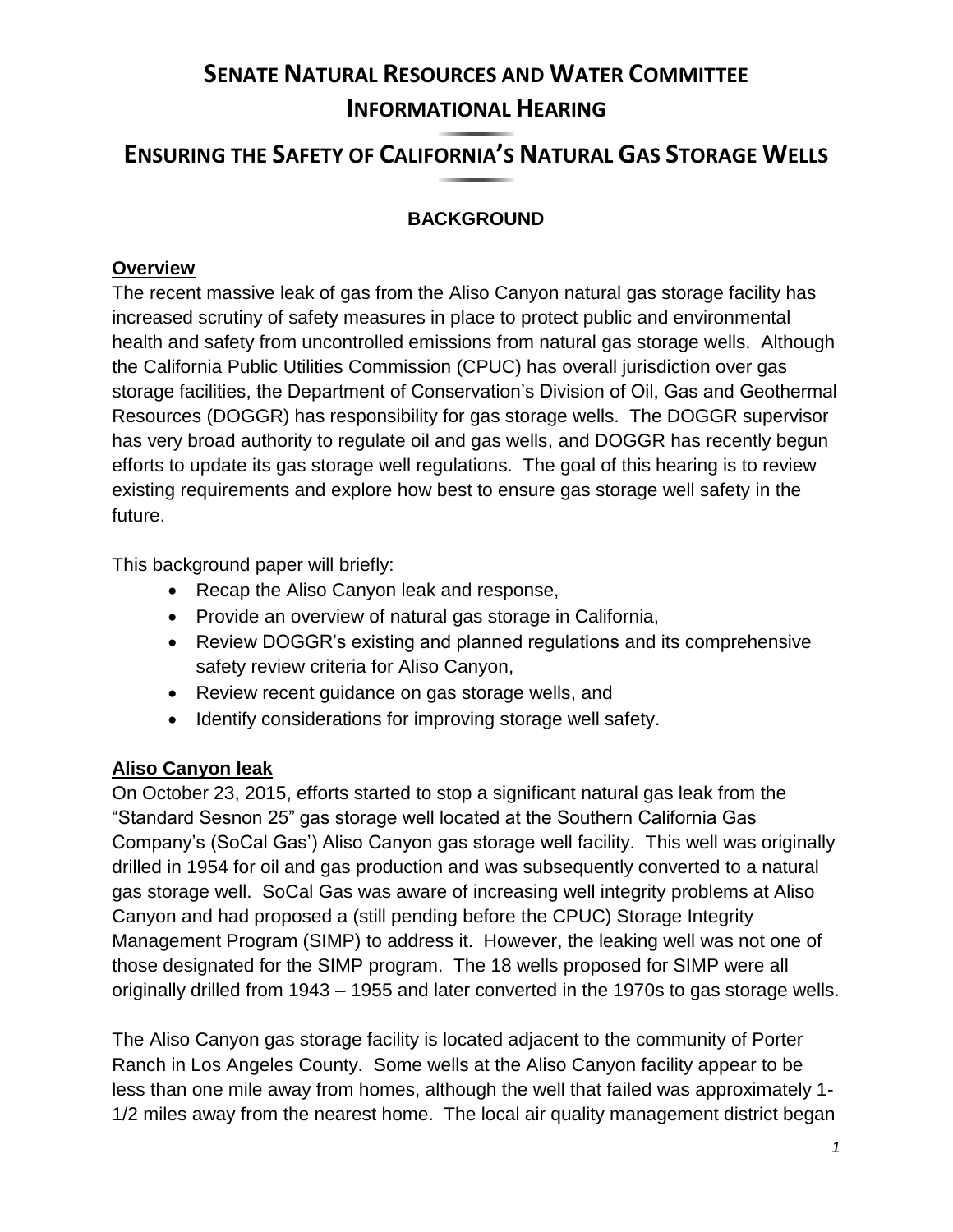receiving complaints about the smell (from added odorants) on October 24<sup>th</sup>. Several days passed before SoCal Gas acknowledged to the community that a significant uncontrolled leak was occurring.

While SoCal Gas called in DOGGR and contracted with experts to stop the leak quickly, contemporaneous news reports indicate considerable missteps in public communication and initial efforts to relocate members of the community (at SoCal Gas' expense). Over 8,000 households were eventually relocated due to the leak and two public schools were moved.

After seven failed well kill attempts, the drilling of a relief well, instituting an injection moratorium and reducing the pressure in the gas storage reservoir, the leak was finally officially declared controlled on February 18, 2016, about 4 months after it started. In addition to the hundreds of health complaints reported to the Los Angeles County Department of Public Health, about 100,000 metric tons of natural gas, a potent greenhouse gas and short-lived climate pollutant, were released to the atmosphere during the leak -- fully 20% of the entire state's methane emissions during the time period.

Investigations by DOGGR and the CPUC are underway of the Aliso Canyon leak and results are not likely before 2017.

#### **Gas storage facilities in California**

There are fourteen active gas storage facilities throughout the state. There are approximately 400 gas storage wells serving these facilities and some additional observation wells. SoCal Gas and Pacific Gas and Electric own 7 of the facilities and the others are owned by various independent gas storage facility operators<sup>1</sup>.

SoCal Gas has four facilities (Aliso Canyon (Los Angeles County), Honor Rancho (near Santa Clarita), Playa del Rey (in Marina del Rey) and La Goleta (Santa Barbara)). SoCal Gas has approximately 230 gas storage wells of which Aliso Canyon (with 114) has the most. Aliso Canyon has the largest working gas capacity at 86 billion cubic feet (bcf) of gas followed by Honor Rancho (26 bcf), La Goleta (21.5 bcf) and Playa del Rey (2.4 bcf). In 2014, SoCal Gas reported that the mean age of its wells is 52 years with wells as old as 80 years in operation<sup>2</sup>. Pacific Gas and Electric (PG&E) owns three facilities -- McDonald Island (in the Delta, 82 bcf), Los Medanos (Contra Costa county, 17.9 bcf), and Pleasant Valley (Yolo county, 2.3 bcf). Many of PG&E's approximately 110 active wells were originally drilled in the 1970s and the early 1990s.

Wild Goose, Gill Ranch Storage, Lodi Gas and Central Valley Gas Storage operate the other 7 gas storage facilities. These facilities are located in central and northern

 $1$  Note, however, that PG&E recently reported owning 25% of one of the independents.

 $2$  See Philip Baker's testimony to the CPUC in November 2014.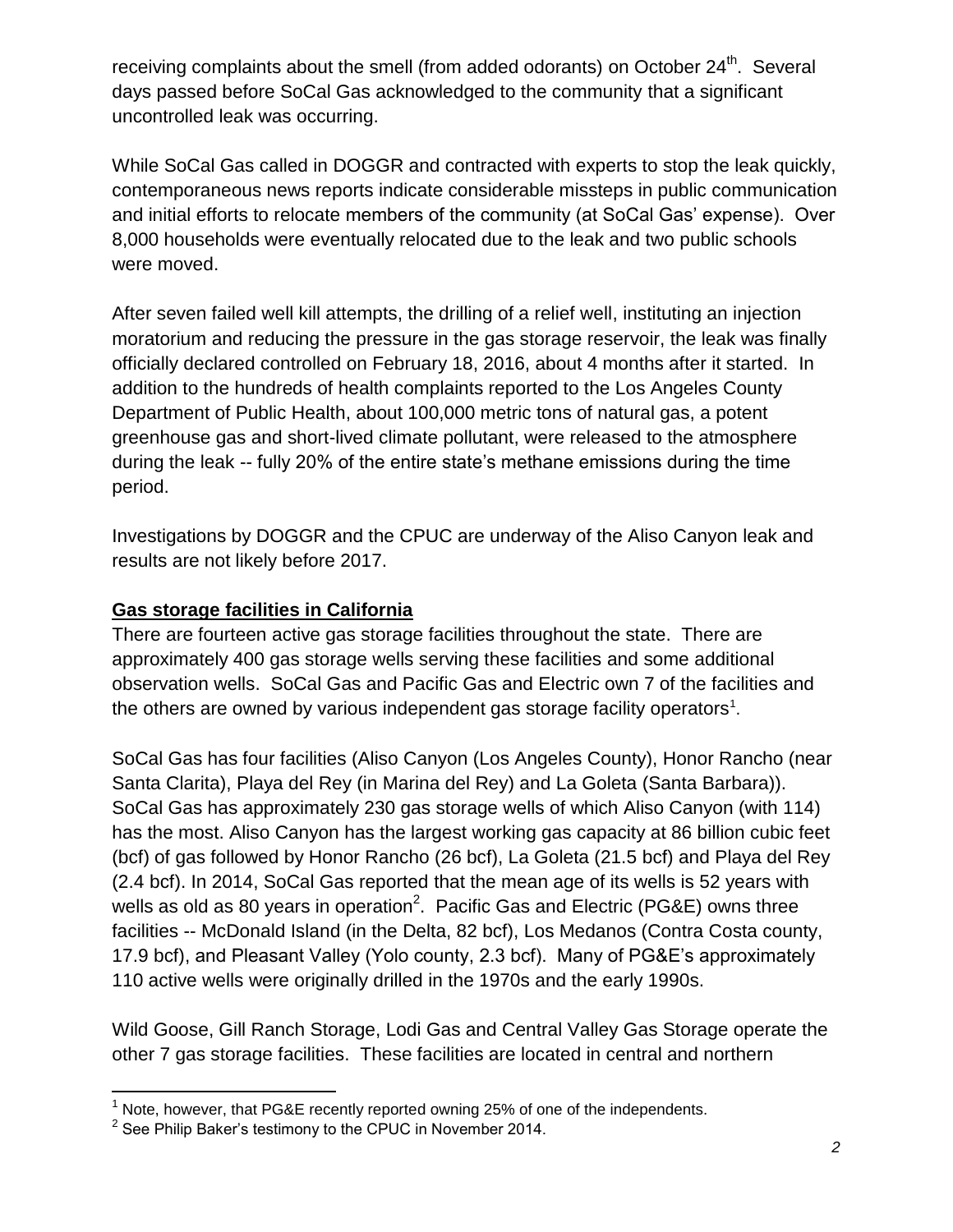California (from Madera to Colusa and Butte counties). These facilities and the wells serving the facilities are, in general, newer, located in rural locations and built solely for gas storage operations in existing dry gas reservoirs. For example, Wild Goose was built in 1999, uses 17 wells for injection/withdrawal and has 75 bcf working gas capacity.

#### **Gas storage well diagram**

During the Aliso Canyon leak, SoCal Gas released a diagram of a gas storage well which is included here to review the general components of a well. Metal casing "strings" of various sizes are cemented into a drilled wellbore. While the diagram shows cement from the bottom of the well to the surface, older wells – cemented to earlier standards – generally do not have as much cement. The presence of cement can help to resist corrosion to the outside of the casing as well as limit fluid migration along the wellbore. Smaller diameter tubing is placed within the casing. Unlike other injection wells, it is not unusual for both the annulus between the casing and tubing and the tubing to both be used for withdrawal. Other injection wells generally have a "packer" installed near the bottom of the casing to limit fluid flow to inside the tubing<sup>3</sup> only (no packer is shown in this diagram). The tubing/packer combination helps to protect the casing from the fluid being injected into or produced from the well. The wellhead has valves and associated piping and connections to the storage facility.

 $\overline{\phantom{a}}$  $3$  This presumes the tubing has continuous solid walls which is not always the case.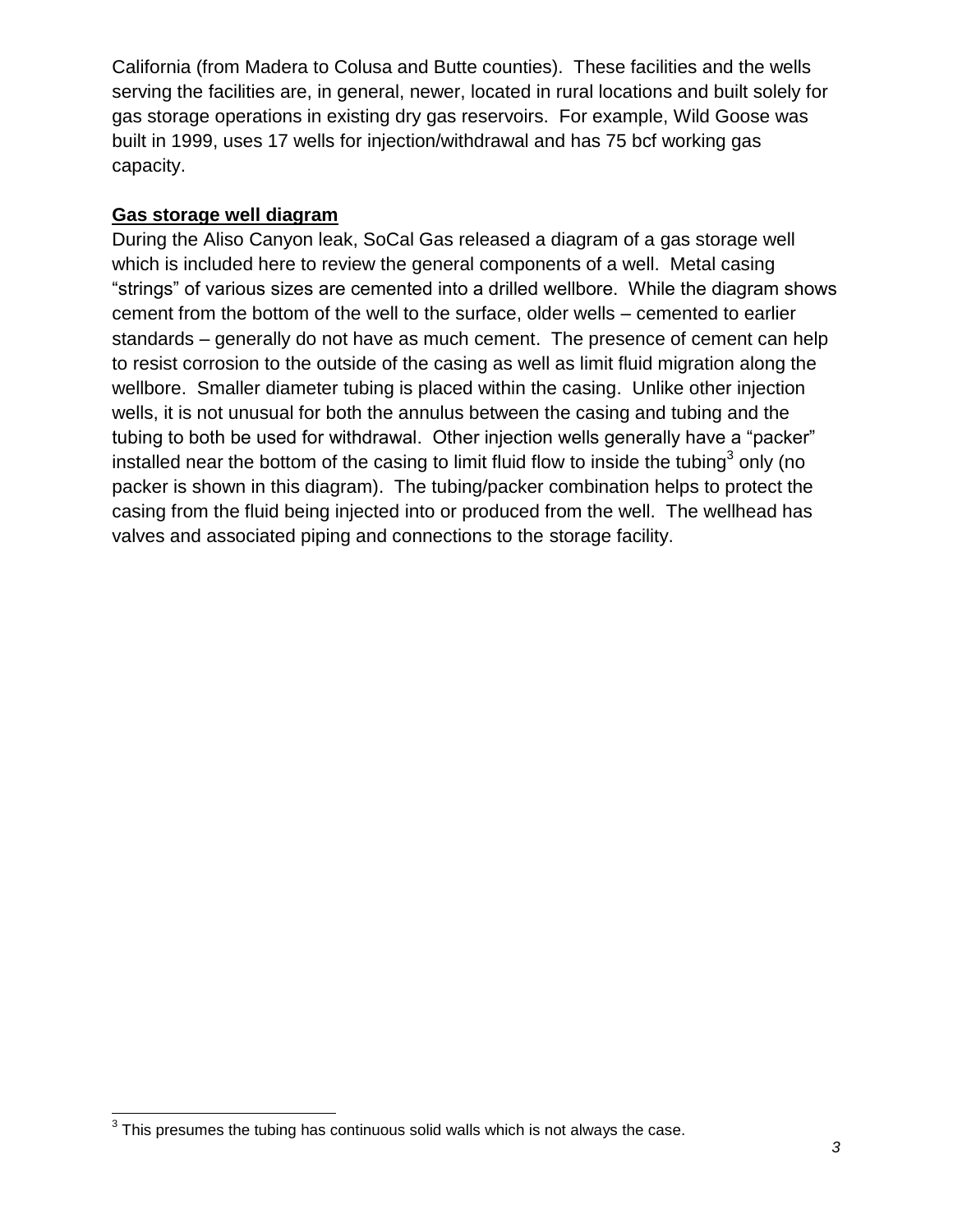

#### **DOGGR regulations for gas storage wells**

At the start of the leak at Aliso Canyon, DOGGR's regulations for gas storage wells were largely unchanged since the late 1970s. Gas storage wells are part of California's Underground Injection Control (UIC) injection well program, although not regulated as UIC wells at the federal level<sup>4</sup>. Starting with the FY 2010/11 budget, the Legislature has repeatedly provided additional funding and personnel to DOGGR to increase oversight of and update regulations related to its UIC program. Some progress has very lately been made, and draft regulations specific to some aspects of the UIC program have recently been released. However, the focus prior to the Aliso Canyon leak was not on gas storage wells. While DOGGR has acknowledged long-standing implementation problems with its UIC program, such as improperly approving injection wells into aquifers with good quality groundwater and missing data, those issues are not the subjects of this hearing.

 4 The federal UIC program was developed following the passage of the federal Safe Drinking Water Act in the early 1970s. In 1980 the Safe Drinking Water Act was amended to specifically exclude natural gas storage wells from the definition of underground injection. DOGGR had already included gas storage wells within its own UIC program. Its 1981 application to the US EPA for primacy to regulate Class II UIC wells in California excluded the existing state regulation specific to gas storage wells. DOGGR has since retained gas storage wells within its UIC program. There are thus no national standards for gas storage wells through the federal UIC program. Recently, however, the federal Pipeline and Hazardous Materials Safety Administration has announced plans to revisit the issue of gas storage standards and the Obama Administration announced a federal regulatory task force to address national standards as well.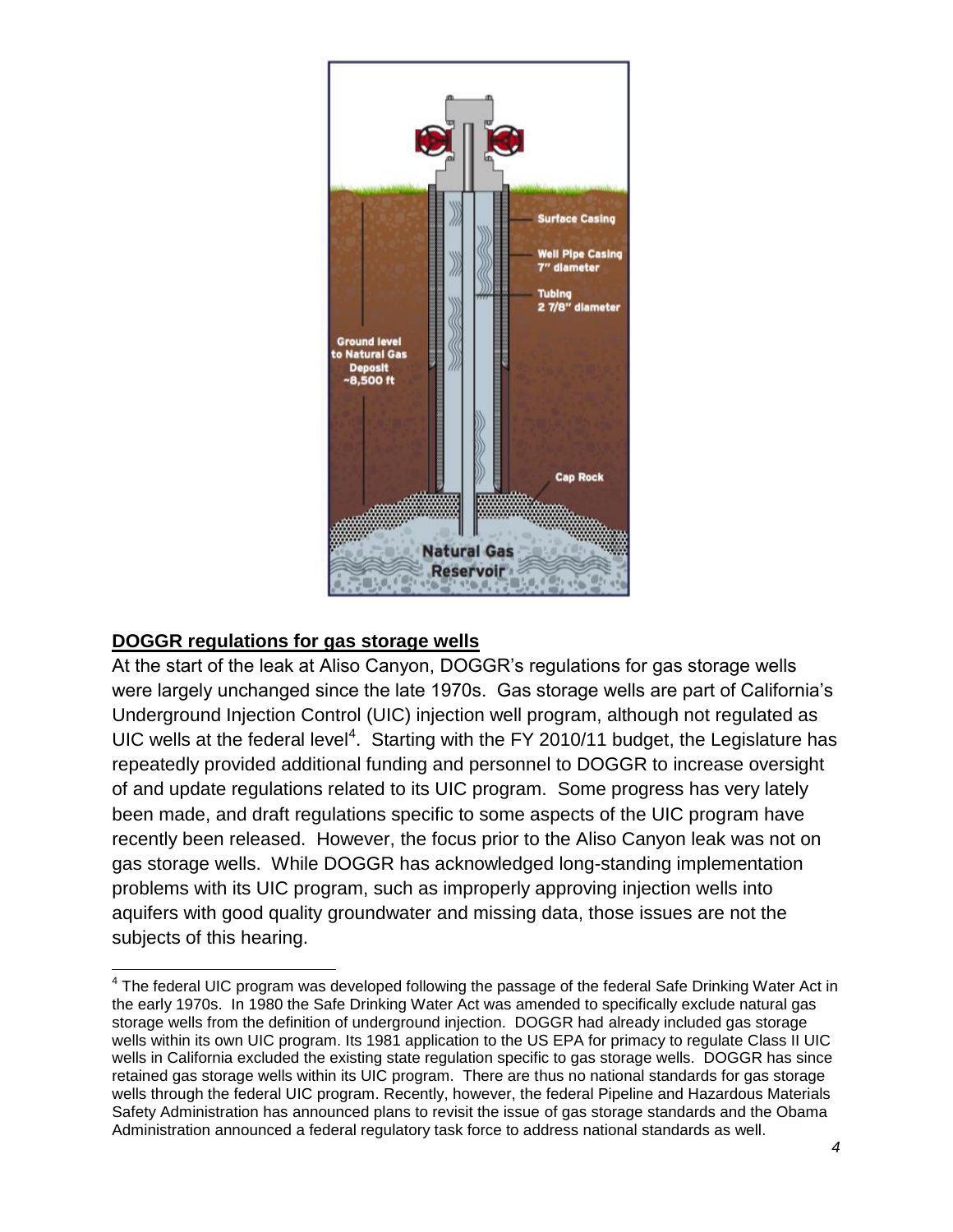Anyone interested in developing a gas storage facility has to receive approval from DOGGR for the project under its UIC program. Data must be provided to DOGGR describing the geology, planned wells and anticipated operations for approval. Generally for UIC wells, the requirements include:

- Fluid flow restricted to tubing/packers (except for gas storage wells), and
- Mechanical integrity tests to verify the absence of leaks, although the testing interval may vary. These tests are generally a pressure test to ensure no leaks in the annulus between the tubing and casing, although additional testing may be required.

In addition, cementing and casing requirements common to all wells help to ensure zonal isolation of oil and gas bearing and freshwater zones in the subsurface. "Critical" wells (e.g. within 300 feet of a dwelling) are required to have safety valves as specified by the supervisor. Spill contingency plans are also required, although the information currently required seems more specific to oil spills. These plans are not specific to the type of equipment required to be kept on-site, but include a list of available equipment and potential sources of equipment.

Specific to gas storage wells, information on the gas storage reservoir (for example, the extent of the caprock to keep the gas in the storage reservoir), and a list of proposed safety devices, among other required data must be provided to DOGGR.

If a project is approved, DOGGR issues a "project approval letter" setting specific requirements (e.g. maximum storage pressure) for the wells. The 14 current project approval letters for natural gas storage facilities in California include a wide variety of requirements and are not generally available online to the public. While there is a good argument that each storage facility has unique, site-specific issues that must be flexibly addressed, it is not clear from the letters themselves why certain additional requirements (for example, soil monitoring) are needed at some sites as opposed to others. Additionally, while required by regulation, it is not clear – as the dates of the letters span decades – what further review, absent litigation, the project approval conditions received after initial issuance. Following approval of a project, each well must be individually permitted by DOGGR.

#### **DOGGR's emergency regulations for gas storage wells**

The Governor's Emergency Order on January 6, 2016 called for increasing the oversight of gas storage facilities, including wells, with additional requirements for monitoring and regular testing of safety valves. Some of these were clarification of existing requirements. DOGGR issued emergency regulations shortly thereafter which went into effect in early February. These emergency regulations: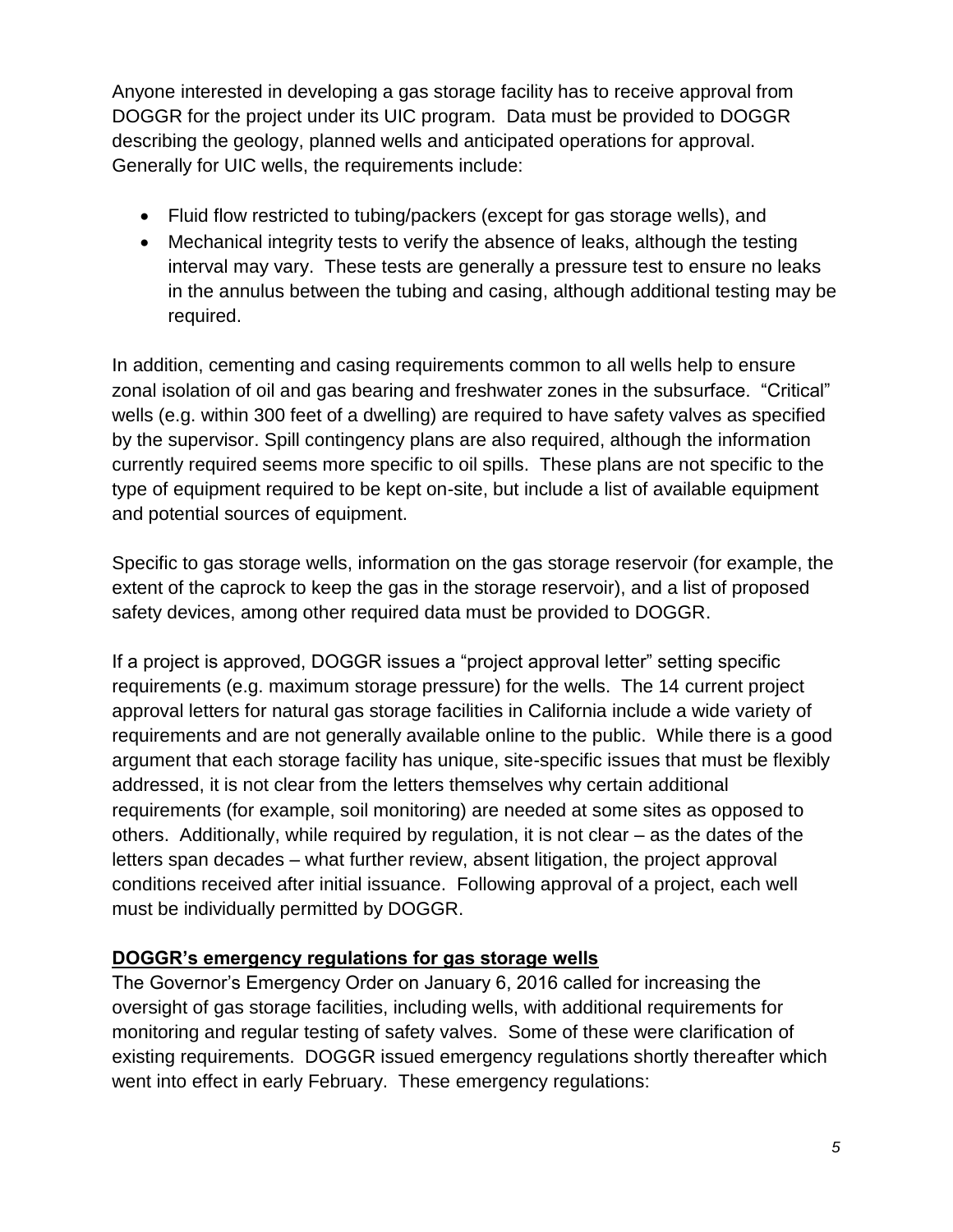- Add additional geologic data requirements to the required data submissions including the location and characteristics of faults and fractures,
- Clarify that a project approval letter will include the maximum and minimum reservoir pressure,
- Require annular pressure measurements and annular gas flow measurements made at least once/day with additional reporting requirements,
- Require regular testing of valves including, where installed, function tests of all surface and subsurface safety valves systems, as specified,
- Require an inspection and leak detection protocol to be reviewed by DOGGR with the Air Resources Board's assistance that includes at least daily aboveground inspection around a well, and
- Require a risk management plan be developed and provided to DOGGR for approval.

The requirements for the risk management plan are extensive and include an identification of potential threats to well and reservoir integrity and an evaluation of the resulting risks. These include, among others, prevention of the loss of well and storage reservoir integrity, monitoring of the mechanical integrity of the well, an assessment of reservoir integrity, corrosion monitoring and evaluation, and an erosion assessment.

## **DOGGR's pre-rulemaking discussion draft for natural gas storage well regulation**

DOGGR's emergency regulations may be extended but remain in effect for a limited amount of time. DOGGR released a follow-on pre-rulemaking discussion document for gas storage operations in mid-February 2016. Four regulatory goals and questions were identified. They are:

- 1. Clarify standards for gas storage project data requirements
	- *e.g. What other data should DOGGR ask for? Is monthly injection/withdrawal information sufficient?*
- 2. Clarify well construction standards for gas storage wells
	- *e.g. Should there be cementing requirements specific to gas storage wells? Should safety valves be required? If so, where? Should injection and withdrawal be limited to tubing only?*
- 3. Clarify testing and monitoring standards and other risk mitigation protocols to ensure safe operations
	- *e.g. What types of tests should be required? How often? What are appropriate risk mitigation protocols?*
- 4. Clarify emergency response plans standards to ensure rapid and safe response when emergency situations arise
	- *e.g.What should notification standards be? How often should plans be reviewed?*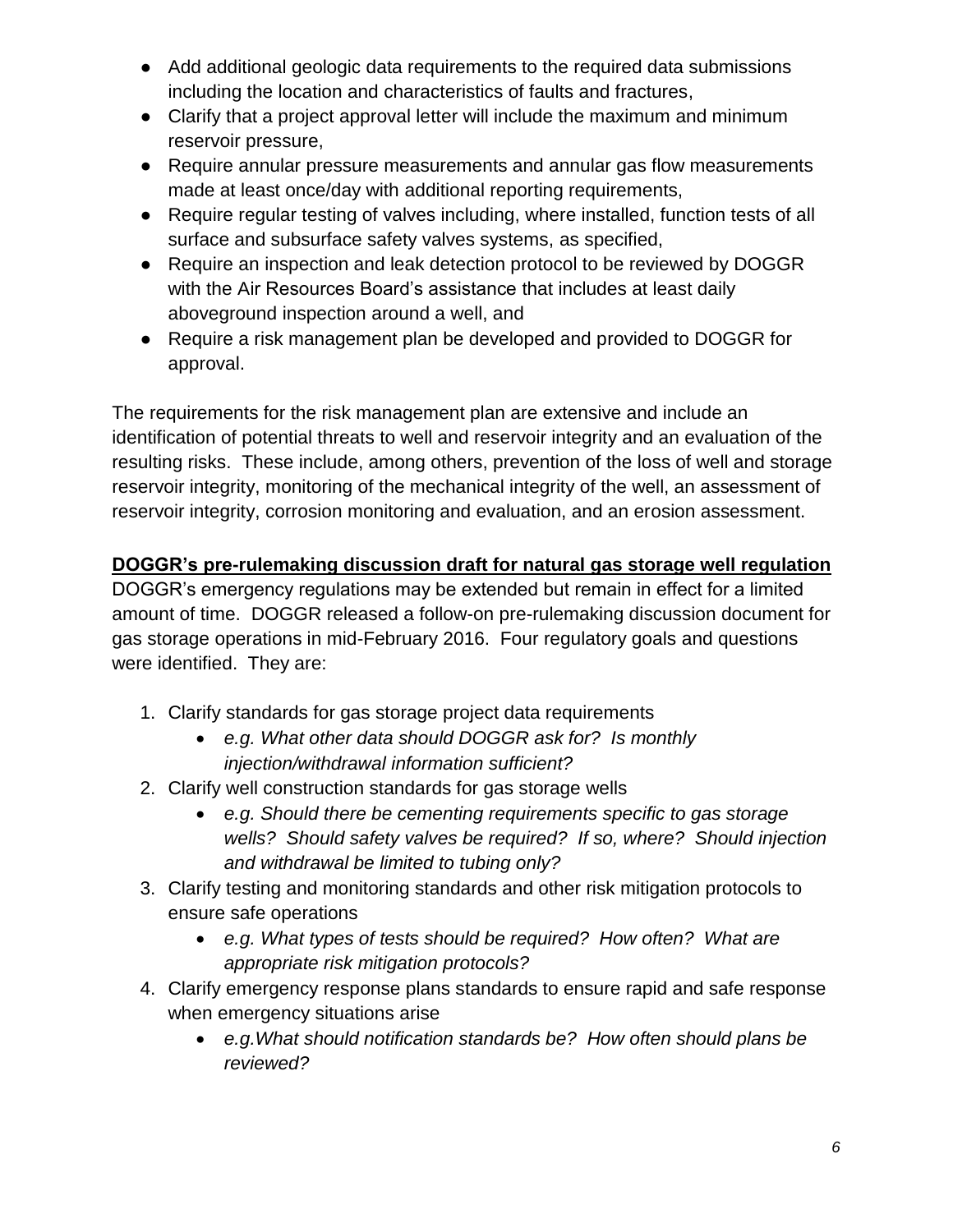## **API Recommended Practice 1171 "Functional Integrity of Natural Gas Storage in Depleted Hydrocarbon Reservoirs and Aquifer Reservoirs**

In September 2015, the American Petroleum Institute (API) released a guidance document for natural gas storage applicable to California's gas storage reservoirs. Recommendations include:

- Operation and maintenance safeguards to assure the long-term viability and functional integrity of the well,
- Extensive operator record-keeping of activities performed on and evaluations of the well,
- Baseline assessments to confirm functional integrity of the gas storage reservoir and wells (including mechanical integrity tests, use of observation wells, tests to assess where gas is located),
- Lateral and vertical buffer zones surrounding the reservoir,
- Training, and
- Risk management.

The risk management section clearly informed DOGGR's recent regulations and prerulemaking discussion draft. Text from the API RP risk management section is repeated verbatim by DOGGR. The risk management section is extensive and includes tables of threats/hazards, potential consequences and preventive measures. However, specific readily-implementable guidance is not provided. For example, while corrosion monitoring and evaluation of a well includes an identification of defects in the well's tubing, there is no recommendation for how often that assessment should be made.

#### **DOGGR's comprehensive well review criteria for Aliso Canyon wells**

In early March, DOGGR ordered SoCal Gas to perform a multi-step review on the 114 remaining wells that service the Aliso Canyon storage facility. The review criteria must be satisfied before injections can resume at the facility. For wells returning to service, the criteria are:

- All wells must not be leaking and must pass temperature and noise logs.
- After passing the first two tests, each well must then pass four additional tests. The cement bond log, casing inspection log and multi-caliper arm tests are used to assess the robustness of the cementing and defects in and deformation of the casing. Identified problems that might prevent the well from passing the subsequent pressure test have to be fixed. A pressure test is the final test.
- Future injection and withdrawal at the facility will be through tubing/packer only.

Temperature and noise logs serve to indicate the presence of existing leaks. Some of the other tests are more proactive and help to identify where problems may occur before they do so. While some of these tests can be performed with a well's tubing left in place, many of these types of tests require that well tubing be pulled from the casing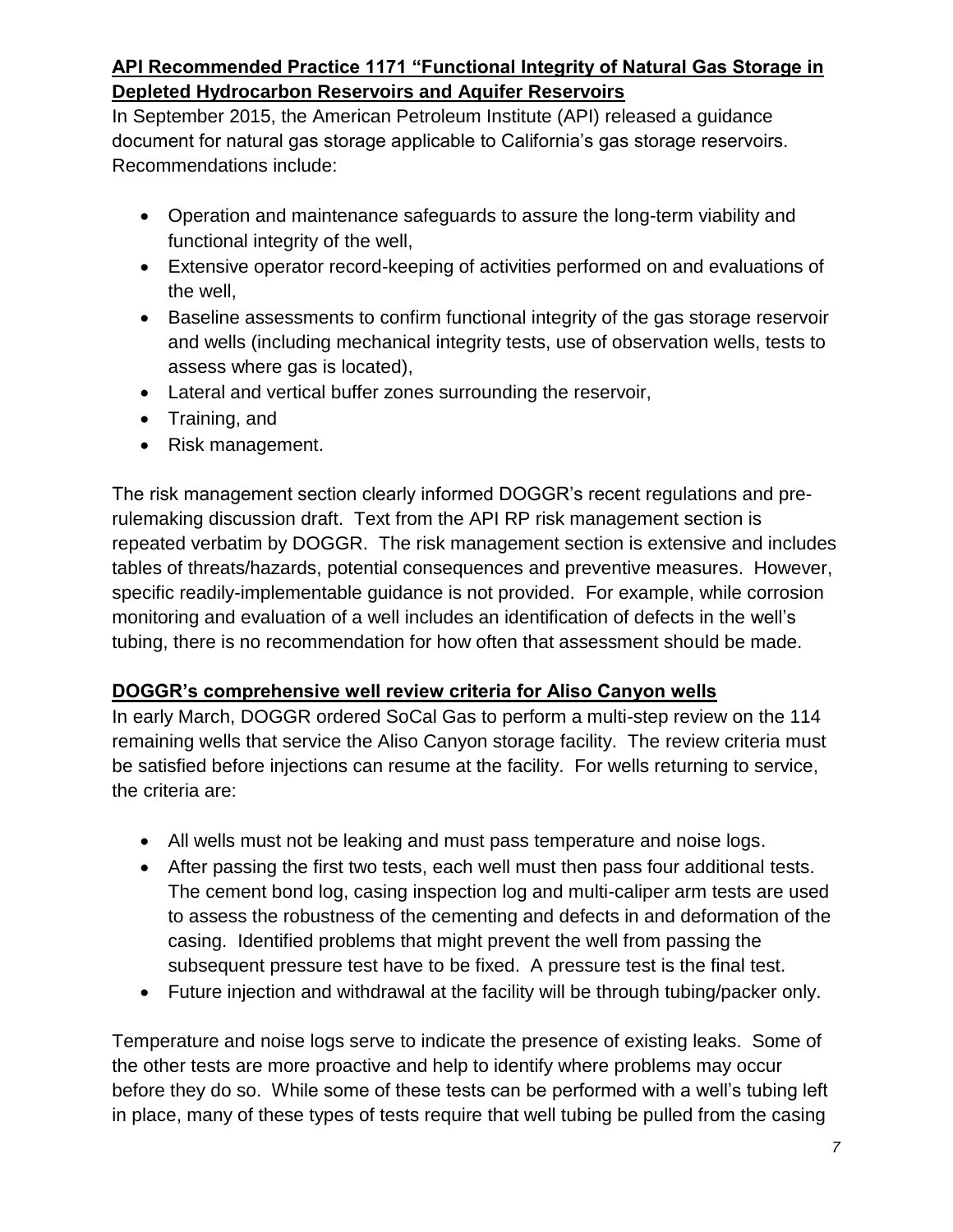which requires a workover rig, more time and expense and raises the risk that the casing could be damaged by the tubing as it is removed. The criteria for returning wells to service is very similar to the proposed SoCal Gas SIMP mentioned earlier.

SoCal Gas' proposed its SIMP as part of its rate case before the CPUC as a risk mitigation strategy in view of observations of increasing issues with well integrity at its four active gas storage facilities<sup>5</sup>. The goal of the SIMP was proactive identification of storage well safety issues in order to address them before a leak occurs. Reasons for the program included the age of its wells, high pressure operation, proximity to residential locations and cite the likelihood of corrosion and erosion. Recent ultrasonic surveys of some wells indicate corrosion and mechanical damage due, in part, to waterflood activities for enhanced oil recovery in pools overlying the storage reservoir. In addition to temperature and noise logs (to detect leaks), pressure tests, visual camera tests and casing inspection logs via a variety of techniques were proposed.

#### **Issues to consider**

In general, for other injection wells, there are regular tests performed to identify leaks from the casing and then every 5 years or so a pressure test is performed. Other proactive measures (e.g. casing inspection logs) are generally not regularly required (with the limited exception of Class VI (carbon dioxide sequestration) and Class I (hazardous material) UIC wells).

- *What is the appropriate interval for mechanical integrity tests for gas storage wells?*
- *Does this interval depend upon the type of the test?*
- *How often should proactive tests be required?*
- *What are the best proactive well testing methods?*
- *How should risk interact with the testing interval?*

The removal decades ago of a subsurface safety valve on the SS-25 well created considerable controversy during the Aliso Canyon leak. Many gas storage wells in California, however, currently have subsurface safety valves installed. These valves require extra maintenance, and have to be replaced regularly. Public comments to DOGGR indicate support for subsurface safety valves.

- *Should subsurface safety valves be required for all gas storage wells?*
- *If yes, where should they be located?*
- *Should there be a retrofit requirement to add subsurface safety valves?*
- *What is the best way to protect against a gas containment failure near the reservoir (far down hole)?*
- *Should the definition of "critical well" be re-evaluated in view of the widespread public health impacts from Aliso Canyon?*

 $\overline{a}$ <sup>5</sup> Description of the SIMP based on Philip Baker's testimony to the CPUC in November 2014.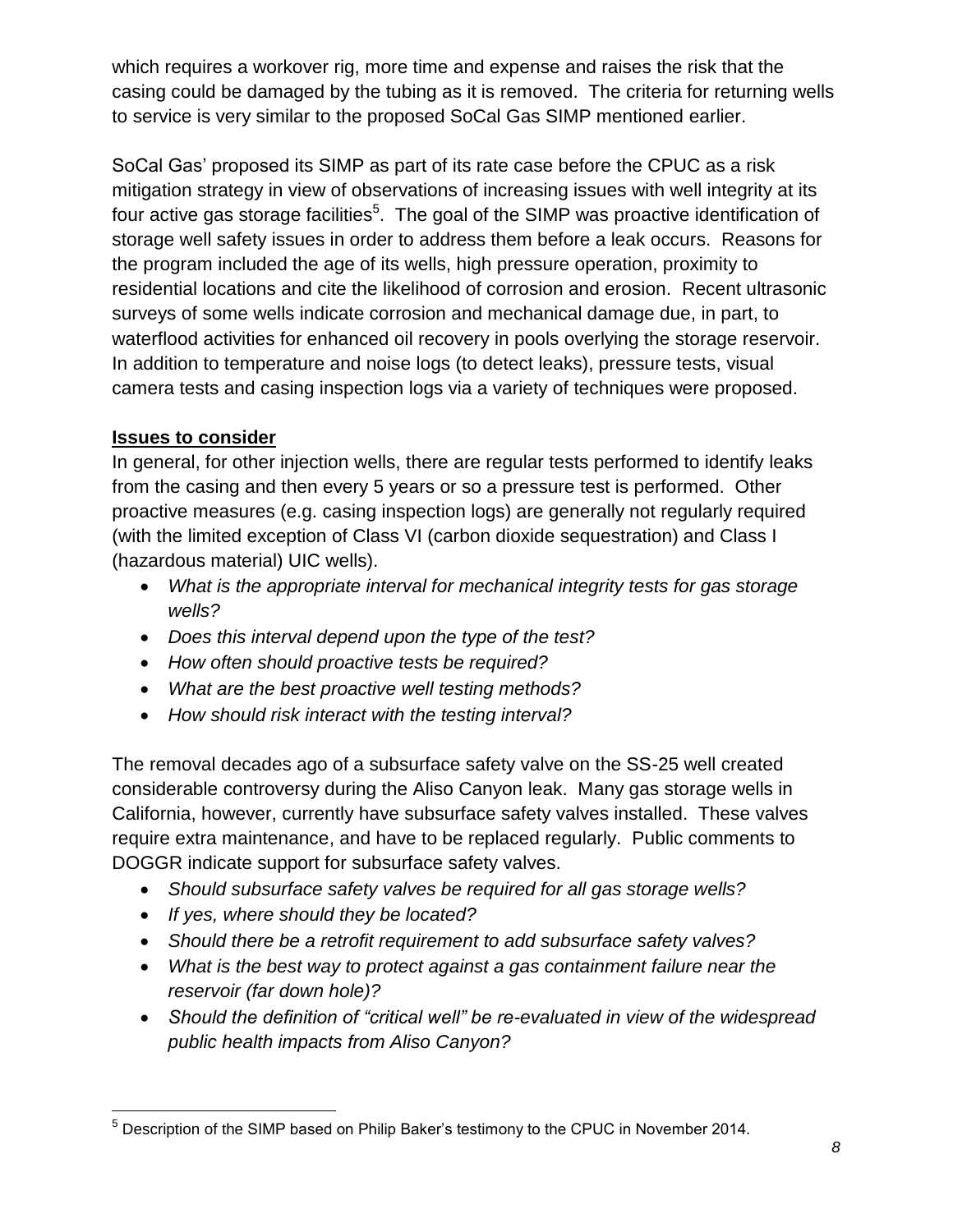Given a risk-based approach to leak prevention and ensuring well and reservoir integrity:

- *How should the baseline to assess risk for new wells be established? Should this be different from establishing a baseline for existing wells?*
- *How can the risk assessment process be standardized so the same risk at different facilities is treated the same?*
- *How can public transparency be provided to the risk assessment process?*
- *How frequently should the risk assessment be reviewed and updated?*
- *Do the federal regulations instituting Pipeline Integrity Management Plans provide any insight for storage well safety?*
- *Should there be specific reporting requirements to DOGGR assessing gas lost from storage reservoirs?*

Some storage wells in the state use cathodic protection to help prevent corrosion. Other wells use corrosion and/or erosion monitoring probes. Virtually all wells produce some water at some point. The corrosion potential for a well will vary based on a variety of factors.

- *How should corrosion and/or erosion and associated risks be consistently and transparently addressed by DOGGR?*
- *Does DOGGR plan on consulting outside experts on corrosion and erosion to inform its regulations?*
- *What level of corrosion or erosion should trigger remediation requirements?*
- *What data regarding corrosion and erosion monitoring should be regularly reported to DOGGR?*

API RP 1171 repeatedly emphasizes the importance of lateral and vertical buffers surrounding gas storage reservoirs to ensure safe operation.

- *Should there be standardized ongoing monitoring by observation wells around and above all storage reservoirs?*
- *Should storage facility operators be allowed to participate in the decision of whether or not an oil and gas production or injection well is approved that may impact operations of the storage reservoir?*
- *Should DOGGR's rulemaking include explicit requirements for lateral and vertical buffers surrounding gas storage reservoirs?*

API RP 1171 emphasizes appropriate personnel training, emergency response plans and operation and maintenance of storage wells.

- *How can appropriate safety training be assured for personnel?*
- *Are there mentoring programs for personnel?*
- *How can emergency response plans, particularly community notification, be improved upon to address issues raised by the Aliso Canyon response?*
- *Is there a role for DOGGR to audit training, emergency response plans or operation and maintenance manuals?*